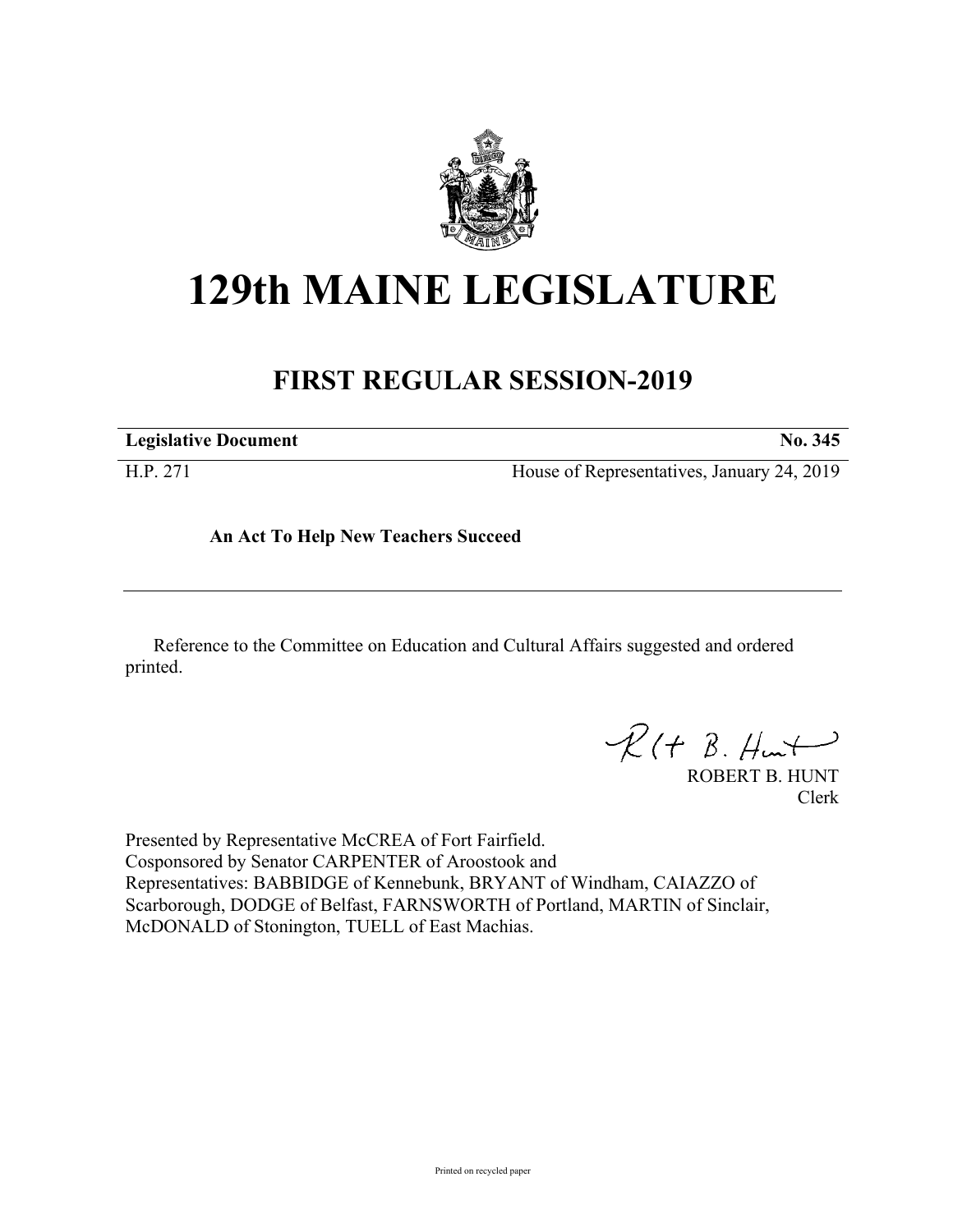## **Be it enacted by the People of the State of Maine as follows:**

 **Sec. 1. 20-A MRSA §1055, sub-§10,** as amended by PL 2011, c. 635, Pt. A, §1, is further amended to read:

 **10. Supervise school employees.** The superintendent is responsible for implementing a performance evaluation and professional growth system for all teachers and principals pursuant to chapter 508 and an evaluation system for all other employees of the school administrative unit. The superintendent shall evaluate probationary teachers 8 during, but not limited to without limitation, their 2nd each year of their employment as probationary teachers. The method of evaluation must be determined by the school board, be in compliance with the requirements of chapter 508 and be implemented by the superintendent.

 **Sec. 2. 20-A MRSA §13201,** as amended by PL 2017, c. 235, §36 and affected by §41, is repealed and the following enacted in its place:

## **§13201. Nomination and election of teachers; teacher contracts**

 **1. Nomination; forfeiture.** The superintendent shall nominate all teachers, subject to such regulations governing salaries and the qualifications of teachers as the school board makes. Upon the approval of nominations by the school board, the superintendent may employ teachers so nominated and approved for such terms as the superintendent determines proper, subject to the approval of the school board. Prior to May 15th before the expiration of a first, 2nd or 3rd year probationary teacher's contract, the superintendent shall notify the teacher in writing of the superintendent's decision to nominate or not nominate that teacher for another teaching contract. If, after receiving a complaint from a teacher, the commissioner finds that the superintendent has failed to notify a teacher of a decision not to nominate that teacher, the school administrative unit shall pay a forfeiture to the teacher. The amount of that forfeiture must be equal to the teacher's per diem salary rate times the number of days between the notification deadline and the date on which notification is made or on which the complaint is filed, whichever occurs first. In case the superintendent and the school board fail to legally elect a teacher, the commissioner has the authority to appoint a substitute teacher who serves until such election is made.

**2. Contracts.** This subsection applies to teacher contracts.

 A. After a probationary period of 3 years, or if a probationary teacher has not received a summative effectiveness rating indicating ineffectiveness pursuant to chapter 508 during the first or 2nd year of the probationary teacher's contract after a probationary period of 2 years, subsequent contracts of duly certified teachers must be for not less than 2 years. Unless a duly certified teacher receives written notice to the contrary at least 6 months before the terminal date of the contract, the contract must be extended automatically for one year and similarly in subsequent years, except for duly certified teachers who received a summative effectiveness rating indicating ineffectiveness pursuant to chapter 508 for the preceding school year. The right to an extension for a longer period of time through a new contract is specifically reserved to the contracting parties. Unless a duly certified teacher who received a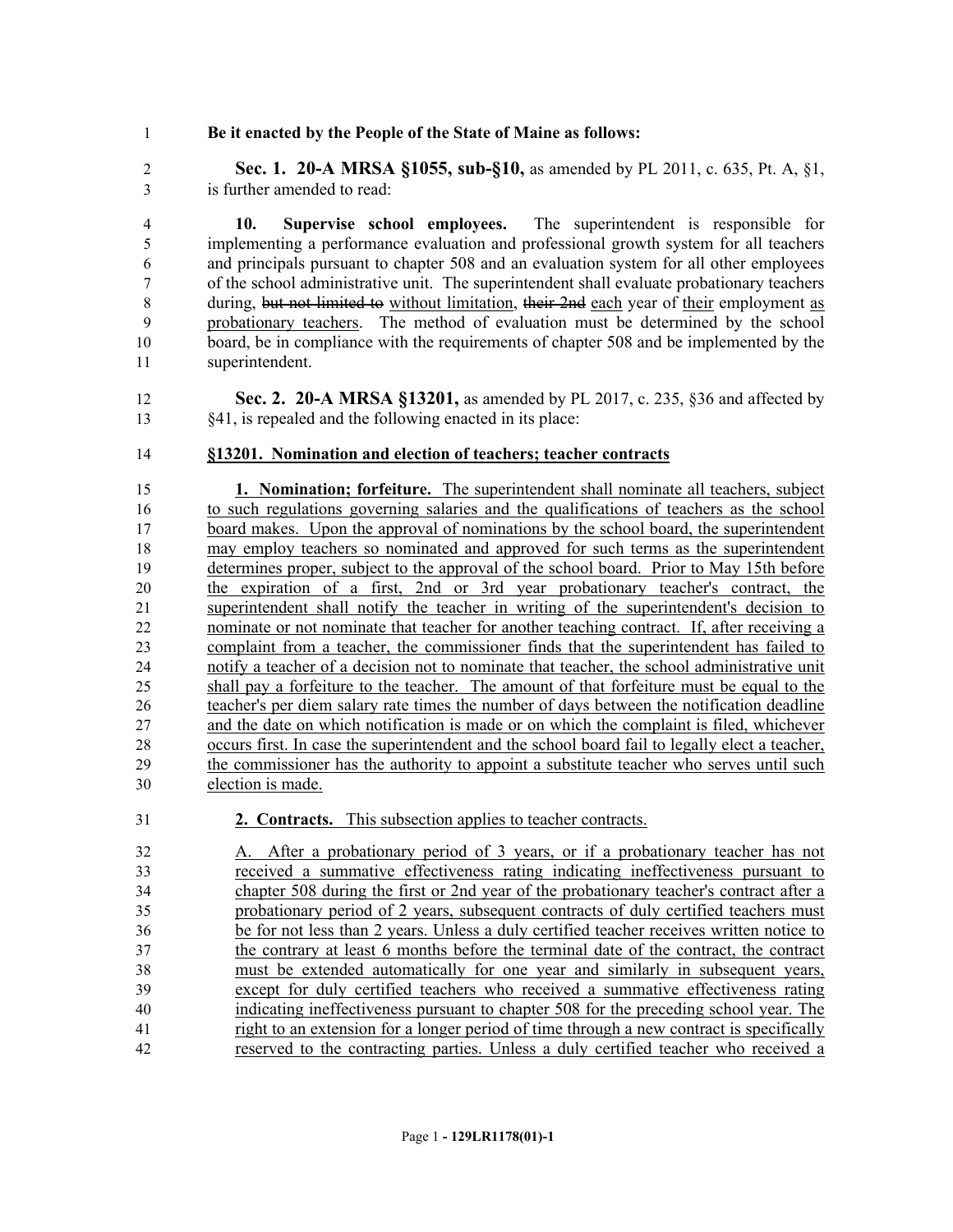|                | summative effectiveness rating indicating ineffectiveness pursuant to chapter 508 for |
|----------------|---------------------------------------------------------------------------------------|
| 2              | the preceding school year receives written notice to the contrary from the            |
| 3              | superintendent not later than May 15th, the contract must be extended automatically   |
| $\overline{4}$ | for one year.                                                                         |

 B. Just cause for dismissal or nonrenewal is a negotiable item in accordance with the procedure set forth in Title 26, chapter 9-A for teachers who have served beyond the probationary period.

 C. After a probationary period of 2 or 3 years, in accordance with paragraph A, any teacher who receives notice in accordance with this section that the teacher's contract 10 is not going to be renewed may, during the 15 days following such notification, request a hearing with the school board. The teacher may request reasons. The hearing must be private except by mutual consent and except that either or both parties may be represented by counsel. That hearing must be granted within 30 days of the receipt of the teacher's request.

 **3. Termination upon elimination of a teaching position.** The right to terminate a contract, after due notice of 90 days, is reserved to the school board when changes in local conditions warrant the elimination of the teaching position for which the contract was made. The order of layoff and recall is a negotiable item in accordance with the procedures set forth in Title 26, chapter 9-A. In any negotiated agreement, the criteria negotiated by the school board and the bargaining agent to establish the order of layoff 21 and recall must include the teacher's effectiveness rating pursuant to chapter 508 as a factor and may also include, but may not be limited to, seniority.

 **Sec. 3. 20-A MRSA §13704, sub-§5, ¶D,** as enacted by PL 2011, c. 635, Pt. A, §3, is amended to read:

 D. Formation of a steering committee composed of teachers, administrators and other school administrative unit staff that regularly reviews and refines the performance evaluation and professional growth system to ensure that it is aligned with school administrative unit goals and priorities; and

- **Sec. 4. 20-A MRSA §13704, sub-§6,** as corrected by RR 2011, c. 2, §18, is amended to read:
- **6. Professional improvement plan.** The opportunity for an educator who receives a summative effectiveness rating indicating ineffectiveness in any given year to implement a professional improvement plan.; and
- **Sec. 5. 20-A MRSA §13704, sub-§7** is enacted to read:
- **7. Special procedures for probationary teachers.** Special procedures for probationary teachers that include the following:
- A. A formal evaluation during, without limitation, each year of the probationary teacher's employment as a probationary teacher;
- B. Observations of professional practice and formative feedback throughout each year of the probationary period; and